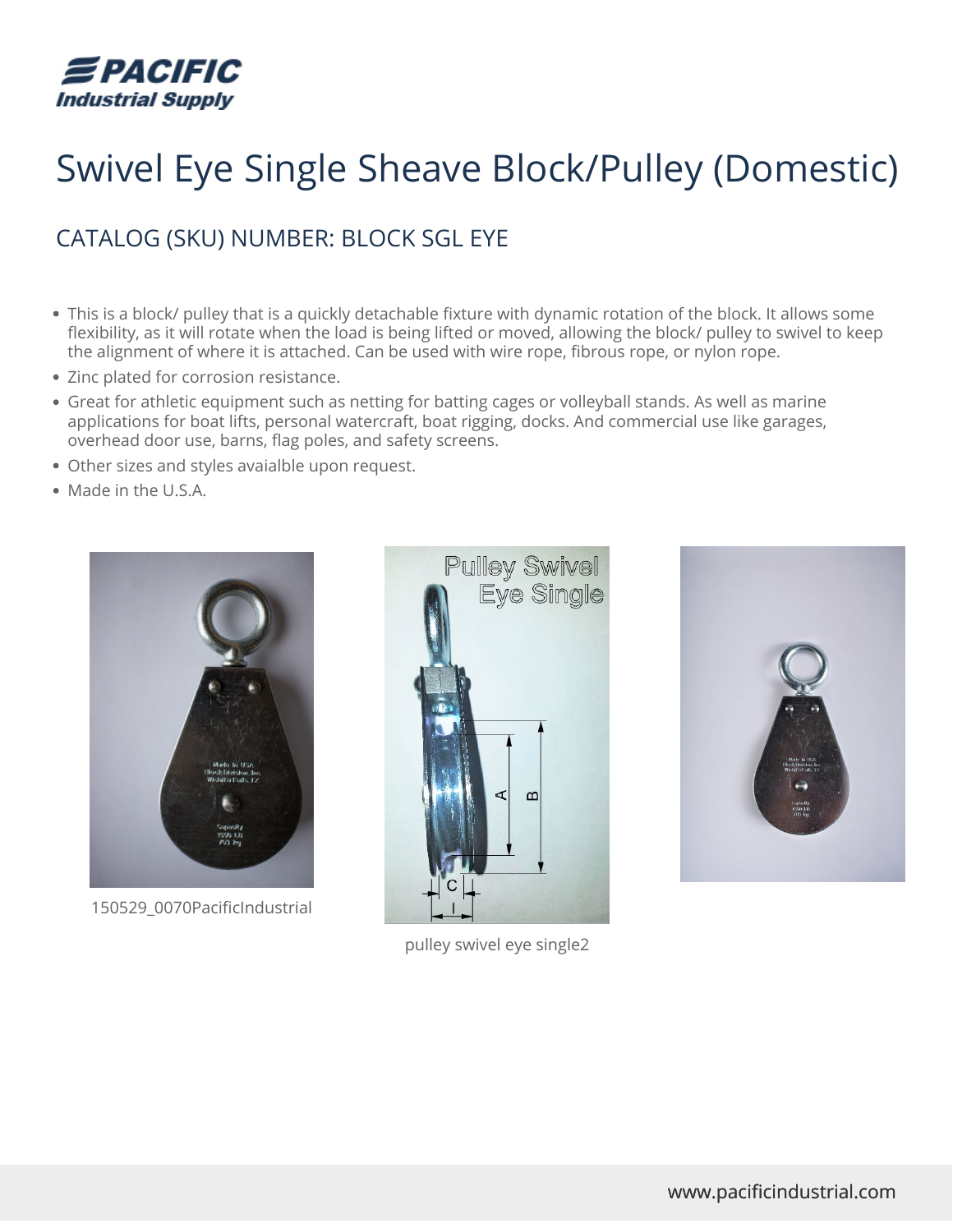

150529\_0100PacificIndustrial



pulley swivel eye single